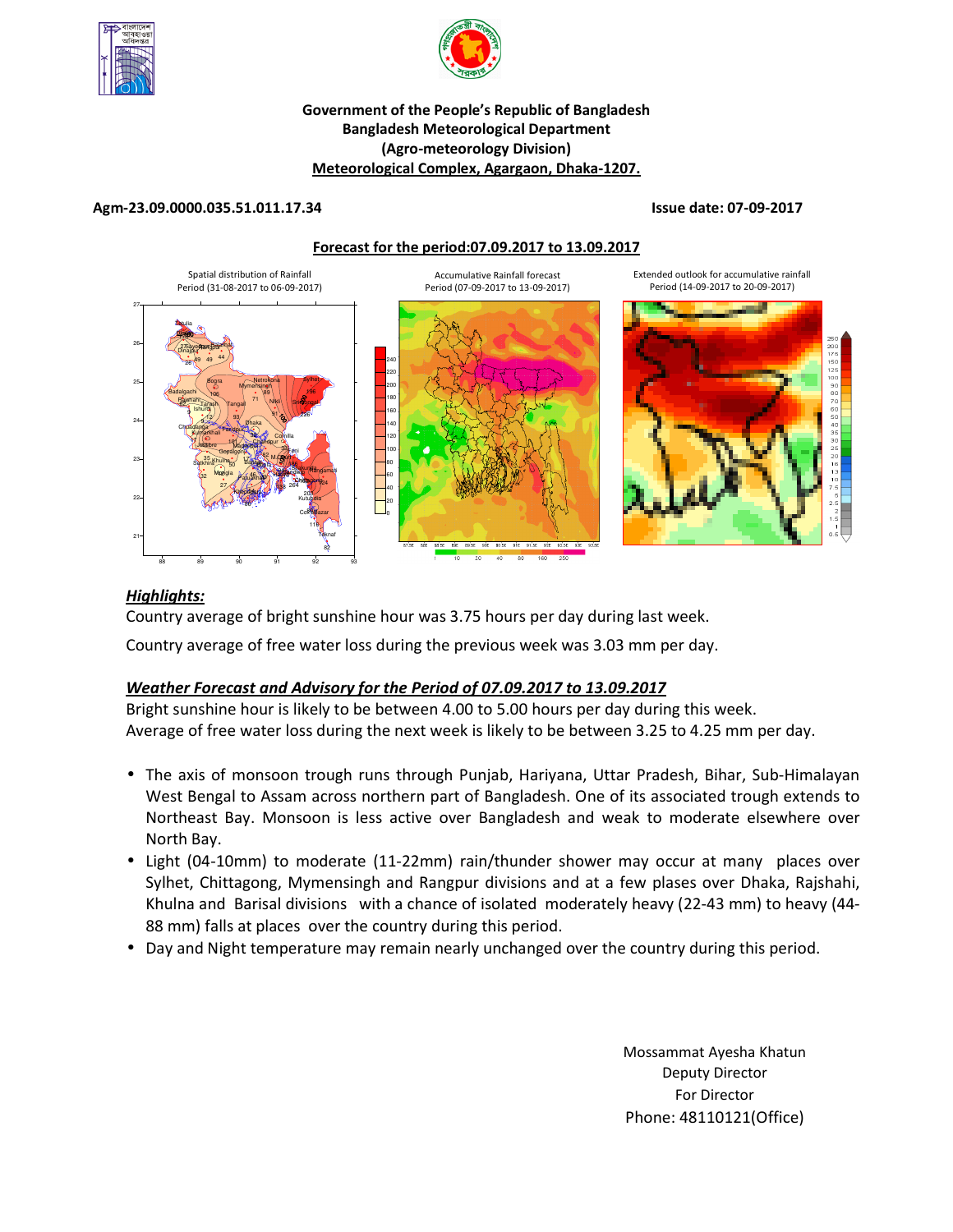#### *Short Weather description; Period: 31.08.2017 to 06.09.2017*

| <b>Divisions</b> | Maximum |                         | Highest maximum               |                | Minimum |                          |                         | Lowest minimum            |                      |
|------------------|---------|-------------------------|-------------------------------|----------------|---------|--------------------------|-------------------------|---------------------------|----------------------|
|                  |         | temperature             | temperature in <sup>"</sup> C |                |         |                          | temperature             | temperature in C          |                      |
|                  |         | range in <sup>0</sup> C |                               |                |         |                          | Range in <sup>O</sup> C |                           |                      |
| <b>Dhaka</b>     | 28.5    | $-35.5^{\circ}$ C       | <b>Dhaka</b>                  | °C<br>35.5     | 25.5    |                          | 28.2 $\degree$ C        | Gopalgoni                 | $^{0}C$<br>28.2      |
| Mymensingh       | 30.2    | $-35.0$ <sup>o</sup> C  | Mymensingh                    | °c<br>35.0     | 25.0    |                          | 27.4 <sup>o</sup> C     | Netrokona                 | $^0C$<br>27.4        |
| Chittagong       | 27.8    | $-35.2$ <sup>o</sup> C  | Chandpur                      | °c<br>35.2     | 24.0    |                          | 27.5 $^{\circ}$ C       | Rangamati                 | 27.5 $\mathrm{C}$    |
| Sylhet           | 29.2    | $-33.6^{\circ}C$        | Srimongal                     | °c<br>33.6     | 24.6    |                          | 26.5 <sup>0</sup> C     | Srimongal                 | 26.5 $^{0}C$         |
| Rajshahi         | 30.2    | $-36.0^{\circ}$ C       | Rajshahahi                    | $^0$ C<br>36.0 | 25.0    | $\overline{\phantom{0}}$ | 28.0 $^{\circ}$ C       | Badalgachhi               | $^{\circ}$ c<br>28.0 |
| Rangpur          | 29.2    | $-35.4\,^{\circ}$ C     | Dinajpur                      | $^0C$<br>35.4  | 25.4    |                          | 27.6 $^0C$              | Dimla                     | $^0$ C<br>27.6       |
| Khulna           | 30.6    | $-36.6^{\circ}$ C       | Jessore                       | °c<br>36.6     | 25.0    |                          | 27.8 $^{\circ}$ C       | Kumarkhali &Satkhira 27.8 |                      |
| Barisal          | 30.2    | $-36.4\degree$ C        | <b>Bhola</b>                  | $^0$ C<br>36.4 | 24.8    |                          | 27.4 $^{\circ}$ C       | Patuakhali & Bhola        | $^0C$<br>27.4        |

*Maximum And Minimum Temperature (Range and Extreme)*

| Name of the<br><b>Divisions</b> | Name of the<br><b>Stations</b> | Total<br>Rainfall<br>in (mm) | Normal<br>Rainfall<br>in (mm) | Deviation<br>in % | Total<br>Rainy<br>days |
|---------------------------------|--------------------------------|------------------------------|-------------------------------|-------------------|------------------------|
| <b>Dhaka</b>                    | Dhaka                          | 032                          | 62                            | $-48$             | 04                     |
|                                 | Faridpur                       | 101                          | 53                            | 91                | 05                     |
|                                 | Madaripur                      | 017                          | 59                            | $-71$             | 03                     |
|                                 | Nikli                          | 091                          | **                            | $***$             | 05                     |
|                                 | Tangail                        | 093                          | 70                            | 33                | 04                     |
|                                 | Gopalgonj                      | 050                          | $\star\star$                  | $***$             | 06                     |
| Mymensingh                      | Mymensingh                     | 071                          | 63                            | 13                | 05                     |
|                                 | Netrokona                      | 089                          | $\star\star$                  | $***$             | 06                     |
| Chittagong                      | Chittagong                     | 203                          | 59                            | 244               | 04                     |
|                                 | Sitakunda                      | 162                          | 97                            | $***$             | 05                     |
|                                 | Rangamati                      | 124                          | 74                            | 68                | 05                     |
|                                 | Cox'sBazar                     | 116                          | 124                           | $-6$              | 06                     |
|                                 | Teknaf                         | 082                          | 146                           | $-44$             | 03                     |
|                                 | Hatiya                         | 138                          | 122                           | 13                | 04                     |
|                                 | Sandw ip                       | 264                          | 117                           | 126               | 06                     |
|                                 | Kutubdia                       | 080                          | 96                            | $-17$             | 05                     |
|                                 | Feni                           | 186                          | 103                           | 81                | 05                     |
|                                 | M.Court                        | 094                          | 120                           | $-22$             | 05                     |
|                                 | Chandpur                       | 082                          | 60                            | 37                | 05                     |
|                                 | Comilla                        | 033                          | 63                            | $-48$             | 05                     |
| Sylhet                          | Sylhet                         | 196                          | 137                           | 43                | 07                     |
|                                 | Srimongal                      | 226                          | 73                            | 210               | 07                     |
| Rajshahi                        | Rajshahi                       | 009                          | 58                            | $-84$             | 04                     |
|                                 | Bogra                          | 106                          | 64                            | 66                | 07                     |
|                                 | <b>Ishurdi</b>                 | 009                          | 54                            | $-83$             | 03                     |
|                                 | Badalgachi                     | 062                          | **                            | $***$             | 04                     |
|                                 | Tarash                         | 012                          | **                            | ***               | 05                     |
| Rangpur                         | Rangpur                        | 049                          | 74                            | $-34$             | 05                     |
|                                 | Dinajpur                       | 026                          | 59                            | -56               | 04                     |
|                                 | Sayedpur                       | 049                          | $\star\star$                  | $***$             | 04                     |
|                                 | Rajarhat                       | 044                          | $\star\star$                  | ***               | 05                     |
|                                 | Tetulia                        | 173                          | **                            | $***$             | 05                     |
|                                 | Dimla                          | 027                          | $\overline{\phantom{a}}$      | ***               | 05                     |
| Khulna                          | Khulna                         | 012                          | 50                            | $-76$             | 03                     |
|                                 | Mongla                         | 027                          | $\star\star$                  |                   | 05                     |
|                                 | Jessore                        | 035                          | 51                            | $-31$             | 02                     |
|                                 | Chuadanga                      | 017                          | 58                            | -71               | 04                     |
|                                 | Satkhira                       | 032                          | 55                            | $-42$             | 04                     |
|                                 | Kumarkhali                     | 111                          | **                            | ***               | 05                     |
| Barisal                         | Barisal                        | 046                          | 66                            | -30               | 06                     |
|                                 | Bhola                          | 033                          | 83                            | -60               | 03                     |
|                                 |                                |                              |                               |                   |                        |
|                                 | Patuakhali                     | 054                          | 87                            | $-38$             | 03                     |

# *:Rainfall analysis and average temperature:-*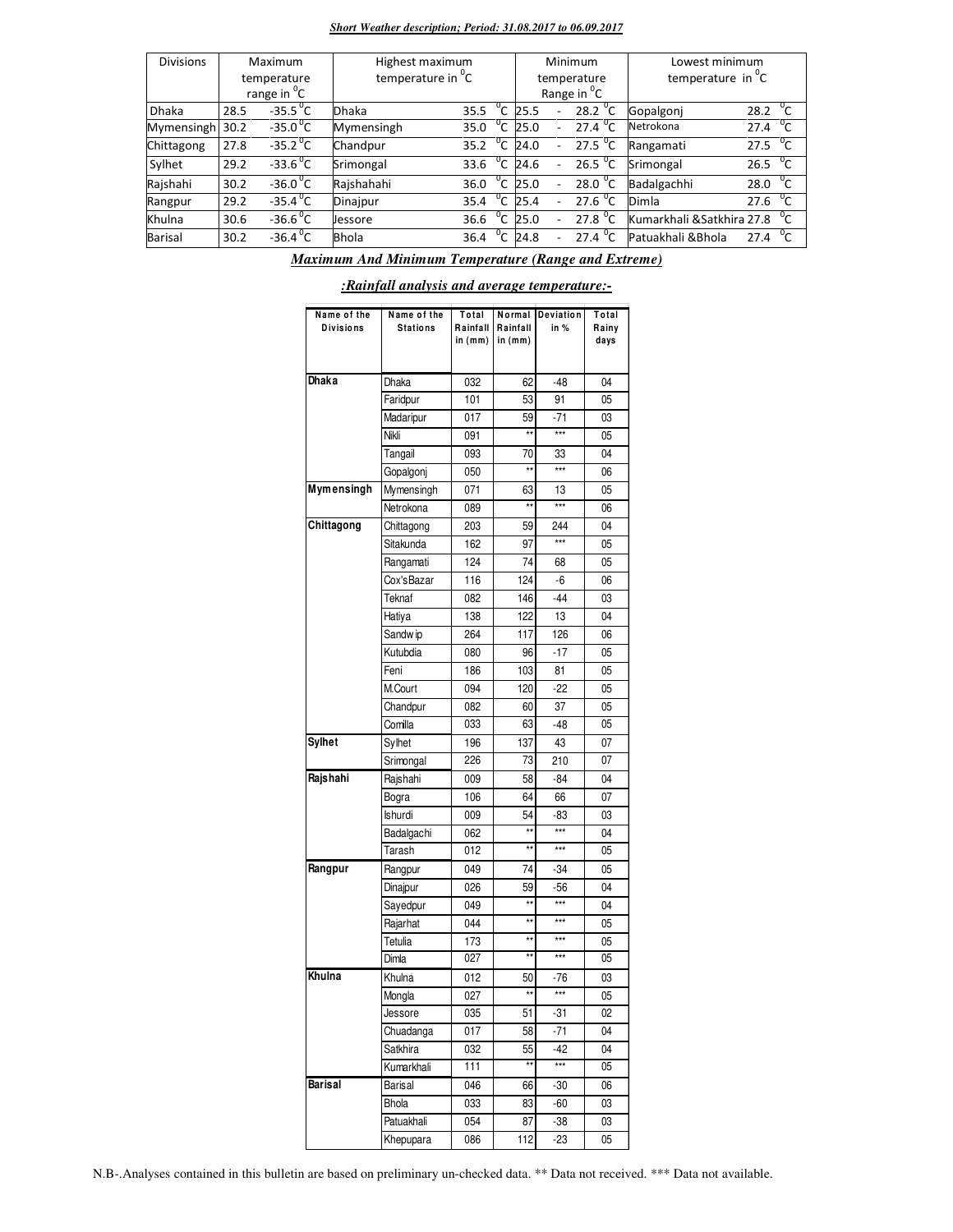

Spatial distribution of Rainfall. Period (31-08-2017 to 06-09-2017)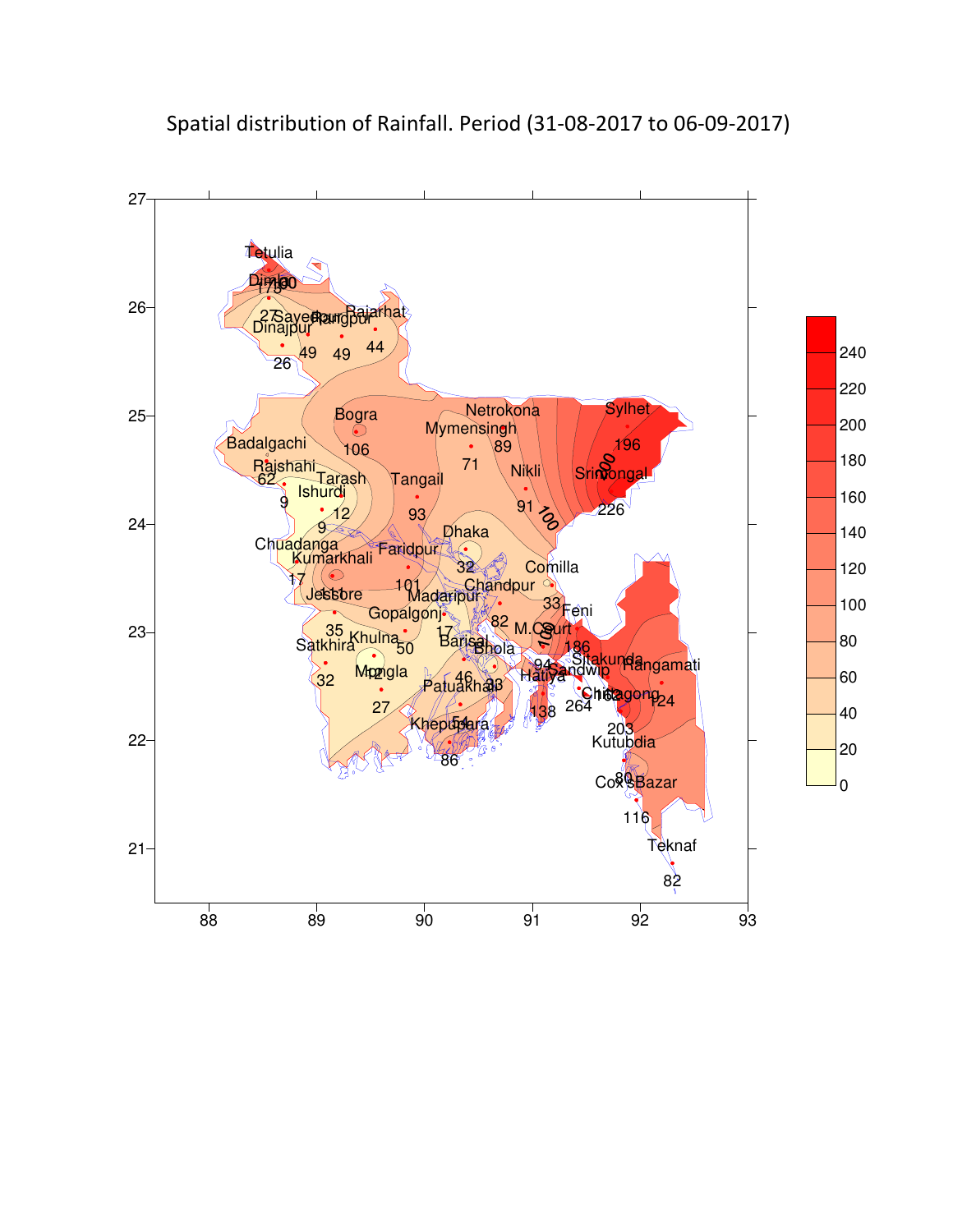



# গণপ্রজাতন্ত্রী বাংলাদেশ সরকার বাংলাদেশ আবহাওয়া অধিদপ্তর কৃষি আবহাওয়া মহাশাখা আবহাওয়া ভবন, আগারগাঁও, ঢাকা-১২০৭।

এজিএম-২৩.০৯.০০০০.০৩৫.৫১.০১১.১৭.৩৪

তারিখ: ০৭-০৯-২০১৭ খিঃ

# পূর্বাভাসের সময়কাল: ০৭-০৯-২০১৭ থেকে ১৩-০৯-২০১৭



## প্ৰধান বৈশিষ্ট্য সমূহঃ-

গত সপ্তাহে দেশের দৈনিক উজ্জল সূর্যকিরণ কালের গড় ৩.৭৫ ঘন্টা ছিল । গত সপ্তাহে দেশের দৈনিক বাষ্পীভবনের গড় ৩.০৩ মিঃ মিঃ ছিল।

# আবহাওয়ার পূর্বাভাসঃ- ০৭-০৯-২০১৭ থেকে ১৩-০৯-২০১৭ ইং পর্যন্ত।

এ সপ্তাহে দৈনিক উজ্জুল সূর্য কিরণ কাল ৪.০০ থেকে ৫.০০ ঘন্টার মধ্যে থাকতে পারে ।

আগামী সপ্তাহের বাষ্পীভবনের দৈনিক গড় ৩.২৫ মিঃ মিঃ থেকে ৪.২৫ মিঃ মিঃ থাকতে পারে।

- মৌসুমী বায়ুর অক্ষ পাঞ্জাব, হরিয়ানা, উত্তর প্রদেশ, বিহার, হিমালয়ের পাদদেশীয় পশ্চিমবঙ্গ ও বাংলাদেশের উত্তরাঞ্চল হয়ে আসাম পর্যন্ত বিস্তৃত রয়েছে। এর একটি বর্ধিতাংশ উত্তর-পূর্ব বঙ্গোপসাগর পর্যন্ত বিস্তৃত। মৌসুমী বায়ু বাংলাদেশের উপর কম সক্রিয় এবং উত্তর বঙ্গোপসাগরের অন্যত্র দূর্বল থেকে মাঝারী অবস্থায় বিরাজ করছে।
- এ সময়ে সিলেট, চট্টগ্রাম, ময়মনসিংহ এবং রংপুর বিভাগের অনেক স্থানে এবং ঢাকা, রাজশাহী, খুলনা ও বরিশাল বিভাগের কিছু কিছু স্থানে হাল্কা (০৪-১০মিঃমিঃ) থেকে মাঝারী (১১-২২ মিঃমিঃ) ধরণের বৃষ্টি/বজ্রবৃষ্টি হতে পারে। সেই সাথে দেশের কোথাও কোথাও বিচ্ছিন্নভাবে মাঝারী ধরনের ভারী (২২-৪৩ মিঃমিঃ) থেকে ভারী (৪৪-৮৮ মিঃমিঃ) বৃষ্টিপাত হতে পারে।
- এ সময়ে সারাদেশের দিন ও রাতের তাপমাত্রা প্রায় অপরিবর্তিত থাকতে পারে ।

(মোসাম্মৎ আয়শা খাতুন) উপ-পরিচালক পরিচালকের পক্ষে ফোনঃ ৪৮১১০১২১(দপ্তর)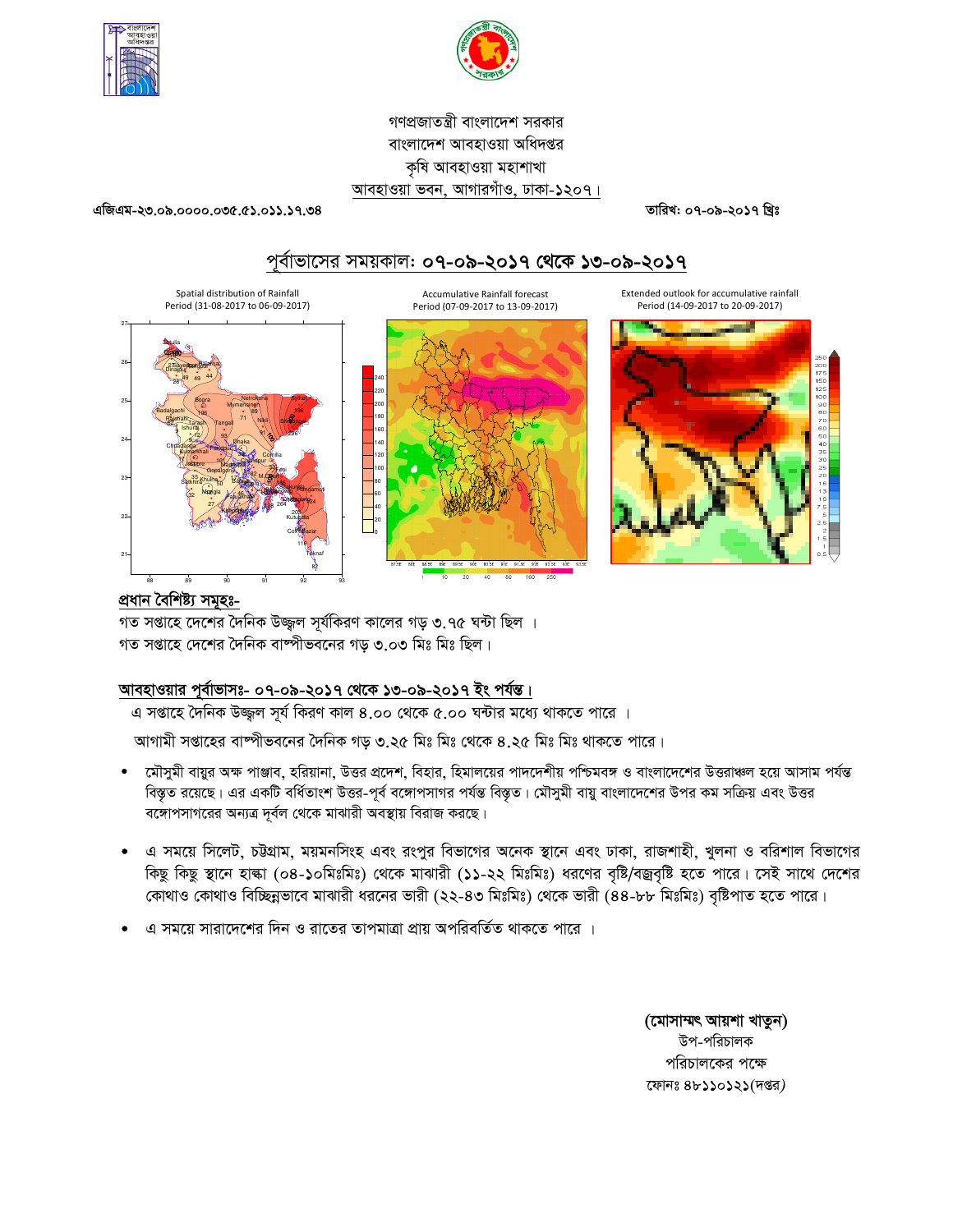#### সংক্ষিপ্ত আবহাওয়া বিবরণী, সময়: ৩১.০৮.২০১৭ থেকে ০৬.০৯.২০১৭  $\frac{1}{2}$

|           |                     |                                    |           | $701970$ ס איוואו                             |      | ונומדוש                  |                          |                                             |                     |            |
|-----------|---------------------|------------------------------------|-----------|-----------------------------------------------|------|--------------------------|--------------------------|---------------------------------------------|---------------------|------------|
| বিভাগ     | সৰ্বোচ্ছ তাপমাত্ৰাৰ |                                    |           | $^\circ$ সেঃ<br>সৰ্বোচ্ছ তাপমাত্ৰা            |      | সর্বোনিম্ন তাপমাত্রার    |                          | সর্বোনিম্ন তাপমাত্রা                        |                     |            |
|           |                     | <i>পরিসর <sup>৩</sup></i> সেঃ      |           |                                               |      | পৰিসৰ                    | $^0$ সেঃ                 | $^\circ$ সেঃ                                |                     |            |
| ঢাকা      | $2b.6 -$            | $\mathcal{C} \times \mathcal{C}$ গ | ঢাকা      | $^{\circ}$ প $^{\circ}$ $^{\circ}$ $^{\circ}$ | ২৫.৫ | - ২৮.২ $^{\circ}$ (সঃ    |                          | গোপালগঞ্জ                                   | ২৫.৫ ° সেঃ          |            |
| ময়মনসিংহ | ৩০.২ -              | $\mathcal{C} \circ \mathcal{C}$ া  | ময়মনসিংহ | ঃµ° ০.৩৩                                      | ২৫.০ | - ২৭.৪ °সেঃ              |                          | নেত্রকোনা                                   | ং৫.০ ° সেঃ          |            |
| চট্টগ্ৰাম | $29.5 -$            | ৩৫.২ ° সেঃ                         | চাঁদপুর   | ৩৫.২ ° সেঃ                                    | 28.0 | - ২৭.৫ $^{\circ}$ সেঃ    |                          | রাসামাটি                                    | ২৪.০ °সেঃ           |            |
| সিলেট     | ২৯.২ -              | $^{\circ}$ (সঃ<br>৩৩.৬             | শ্ৰীমঙ্গল | ৩৩.৬ ° সেঃ                                    | ২৪.৬ | -২৬.৫                    | $^\circ$ সেঃ             | শ্ৰীমঙ্গল                                   |                     | ২৪.৬ ° সেঃ |
| রাজশাহী   | ৩০.২ -              | $^{\circ}$ (সঃ<br>৩৬.০             | রাজশাহী   | $\sqrt[3]{60}$ $\circ$ $\sqrt[3]{60}$         | ২৫.০ | - ২৮.০                   | $^{\circ}$ সেঃ           | বদলগাছি                                     |                     | ংশ ° সেঃ   |
| রংপূর     | ২৯.২ -              | $^{\circ}$ সেঃ<br>৩৫. $8$          | দিনাজপুর  | ৩৫.৪ $^{\circ}$ মেঃ                           | ২৫.৪ | -২৭৬                     | $^{\circ}$ (সះ           | ডিমলা                                       | ২৫.৪ $^{\circ}$ সেঃ |            |
| খুলনা     | ৩০.৬ -              | $^{\circ}$ (সঃ<br>৩৬.৬             | যশোর      | ° সেঃ                                         | ২৫.০ | $-29.5^\circ$ $\sqrt{7}$ |                          | কুমারখালী এবং সাতক্ষীরা ২৫.০ $^{\circ}$ (সঃ |                     |            |
| বরিশাল    | ৩০.২ -              | $^{\circ}$ সেঃ<br>৩৬. $8$          | ভোলা      | ৩৬.৪ $^{\circ}$ (সেঃ                          | 28.5 | -২৭.৪                    | $^{\circ}$ (X $^{\circ}$ | পটুয়াখালী এবং ভোলা                         | ২৪.৮ ° সেঃ          |            |

# বৃষ্টিপাত বিশ্লেষন এবং স্বাভাবিক তাপমাত্রা: -

| স্টেশনের নাম | মোট<br>বৃষ্টিপাত<br>(মিঃমিঃ) | ষাভাবিক<br>রষ্টিশাত<br>(মিঃমিঃ) | বিছ্যুতি | মোট<br>বৃষ্টিশাতের<br>দিন |  |
|--------------|------------------------------|---------------------------------|----------|---------------------------|--|
| ঢাকা         | ২১৯                          | ৮৯                              | 58%      | οb                        |  |
| ফরিদপুর      | ০৯৬                          | ৮৩                              | ১৬       | ob                        |  |
| মাদারীপুর    | ১০৩                          | ১০৬                             | -0       | ০৬                        |  |
| নিকলি        | $**$                         | **                              | ***      |                           |  |
| টাঙ্গাইল     | ১১২                          | ৮৩                              | ৩৫       | o¢                        |  |
| গোপালগজ্ঞ    | ০৬৯                          | **                              | ***      | ০৬                        |  |
| ময়মনসিংহ    | ১৬৫                          | ১০৭                             | 68       | ob                        |  |
| নেত্ৰকোনা    | ১১৩                          | $***$                           | ***      | οb                        |  |
| ঢট্রগ্রাম    | ০৬৫                          | ১২৬                             | $-8b$    | ০৬                        |  |
| সীতাকুন্ড    | ০৩১                          | ১৯৮                             | ***      | o٩                        |  |
| রাঙ্গামার্টি | ०৫१                          | ১৩৫                             | -45      | ০৬                        |  |
| কক্সবাজার    | 588                          | ১৮২                             | -২১      | ০৯                        |  |
| টেকনাফ       | ১০১                          | ২৬১                             | -৬১      | o٩                        |  |
| হাতিয়া      | ১২৩                          | ১৬৩                             | -২৫      | o٩                        |  |
| সন্দ্বীপ     | ০৬৫                          | ২০৪                             | -৬৮      | $\circ$ 8                 |  |
| কুতুবদীয়া   | opo                          | ১৫২                             | $-89$    | ob                        |  |
| ফেনী         | 599                          | ১৫২                             | ১৬       | ०१                        |  |
| মাইজদী কোর্ট | ১৬১                          | 598                             | $-9$     | ০৬                        |  |
| চাঁদপুর      | ১২৮                          | ৯৭                              | ৩২       | o٩                        |  |
| কুমিল্লা     | ೲ                            | ১০৩                             | - 95     | ob                        |  |
| সিলেট        | 900                          | ১৮২                             | ৯৫       | ০৯                        |  |
| শ্ৰীমঙ্গল    | 333                          | ৯৩                              | ১৯       | ob                        |  |
| রাজশাহী      | 008                          | ৮৯                              | -৩৯      | ০৬                        |  |
| বগুডা        | 008                          | ৯১                              | $-8$     | o٩                        |  |
| ঈশ্বরদী      | ০৬৩                          | ৭২                              | -১৩      | ০৬                        |  |
| বদলগাদী      | ১২৪                          | **                              | ***      | ০৬                        |  |
| তাডাশ        | ১১৩                          | **                              | ***      | οb                        |  |
| রংপুর        | ১১৬                          | ১১৩                             | ৩        | 08                        |  |
| দিনাজপুর     | ০৬০                          | ১২৫                             | -62      | ০৬                        |  |
| সৈয়দপুর     | ০৬৮                          | **                              | ***      | ০৬                        |  |
| রাজারহাট     | ०१৫                          | **                              | ***      | ০৬                        |  |
| তেতুঁলিয়া   | opp                          | **                              | ***      | 08                        |  |
| ডিমলা        | ১১৬                          | **                              | ***      | 08                        |  |
| থুলনা        | oQo                          | ۹۹                              | -00      | o٩                        |  |
| মংলা         | ০8৯                          | **                              | ***      | o٩                        |  |
| যশোর         | ০৩২                          | ۹8                              | -৫৭      | ०१                        |  |
| চুয়াডাঙ্গা  | ০২৪                          | دی                              | -92      | ०१                        |  |
| সাতস্কীরা    | 088                          | ৮৮<br>**                        | -00      | ০৬                        |  |
| কুমারখালী    | ०१०                          |                                 | ***      | ০৬                        |  |
| বরিশাল       | ০8৯                          | ১০৩                             | -65      | о۹                        |  |
| ভোলা         | ১৩০                          | ১২৫                             | 8        | οb                        |  |
| পটুয়াথালী   | ১৬৯                          | ১৩৬                             | ২৪       | о۹                        |  |
| খেপুপাড়া    | ১০৬                          | 8٥د                             | -২8      | o٩                        |  |

N.B. Analyses contained in this bulletin are based on preliminary un-checked data. \*\* Data not received. \*\*\* Data not available.